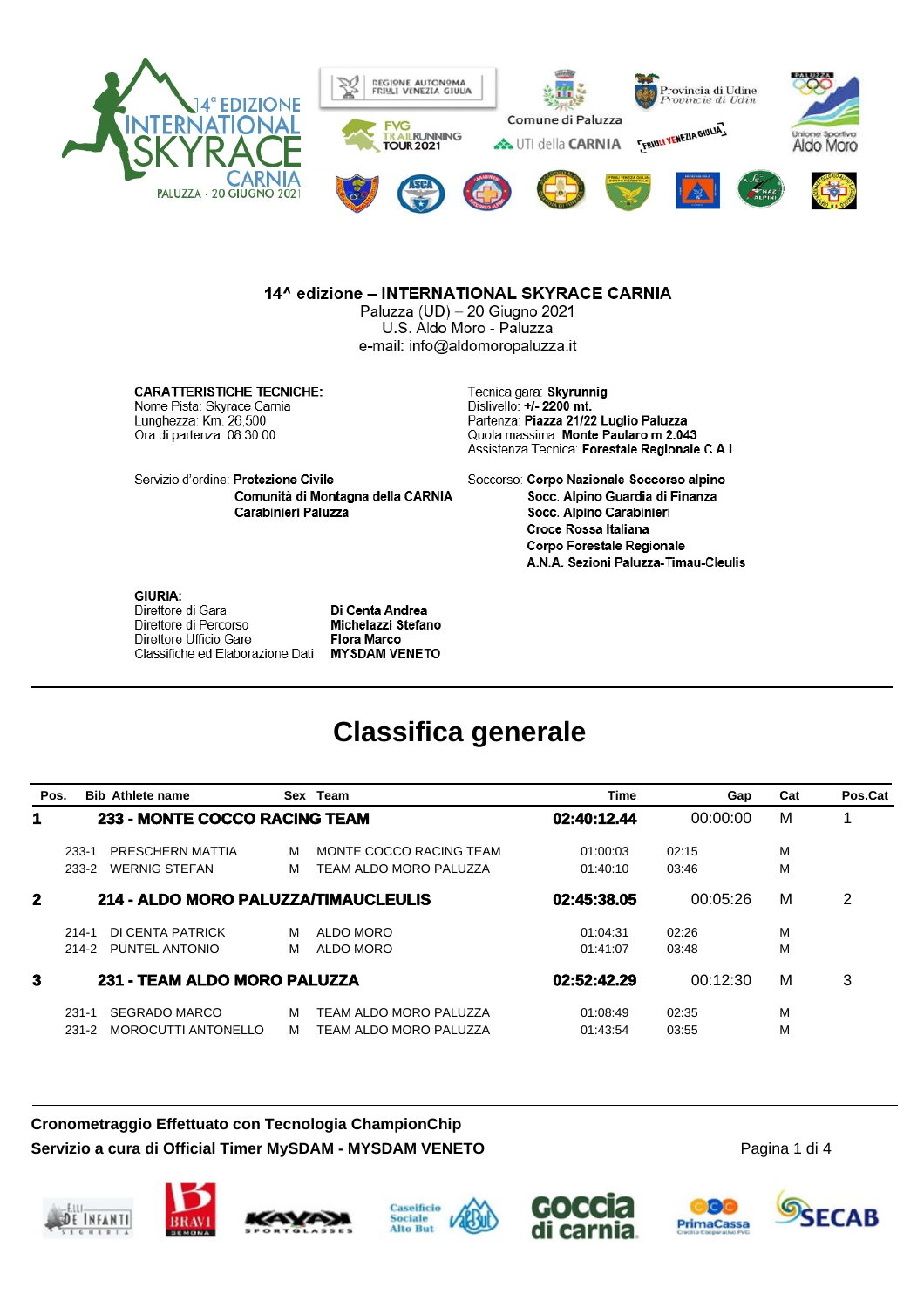## **Classifica generale**

| Pos.                    |                              | <b>Bib Athlete name</b>                               |                              | Sex Team                                                           | <b>Time</b>          | Gap            | Cat      | Pos.Cat        |
|-------------------------|------------------------------|-------------------------------------------------------|------------------------------|--------------------------------------------------------------------|----------------------|----------------|----------|----------------|
| 4                       |                              | 215 - ALDO MORO PALUZZA/TEAM SCARPA                   |                              |                                                                    | 02:55:05.87          | 00:14:54       | M        | $\overline{4}$ |
|                         |                              | 215-1 PAIS BIANCO LORENZO<br>215-2 PAIS BIANCO NICOLA |                              | M ALDO MORO PALUZZA/TEAM<br>M ALDO MORO PALUZZA/TEAM               | 01:05:47<br>01:49:20 | 02:28<br>04:07 | М<br>м   |                |
| 5                       |                              | 209 - ROSSETTO/BERNARDINIS                            |                              |                                                                    | 02:57:19.56          | 00:17:08       | м        | 5              |
|                         | 209-1                        | BERNARDIS ALEX<br>209-2 ROSSETTO MARCO                | M<br>M                       | ROSSETTO/BERNARDINIS<br>ROSSETTO/BERNARDINIS                       | 01:04:09<br>01:53:12 | 02:25<br>04:16 | м<br>М   |                |
| 6                       |                              | 221 - PIEDIM/TEAM ALDO MORO PALUZZA                   |                              |                                                                    | 02:58:13.33          | 00:18:01       | м        | 6              |
|                         |                              | 221-1 MERLUZZI NICOLA<br>221-2 MERLUZZI PATRIK        |                              | M PIEDIM/TEAM ALDO MORO PALUZZA<br>M PIEDIM/TEAM ALDO MORO PALUZZA | 01:13:41<br>01:44:33 | 02:46<br>03:56 | м<br>м   |                |
| $\overline{\mathbf{r}}$ |                              | 227 - TEAM ALDO MORO PALUZZA                          |                              |                                                                    | 02:59:31.07          | 00:19:19       | м        | $\overline{7}$ |
|                         |                              | 227-1 MORASSI ALESSANDRO<br>227-2 MAIER STEFANO       |                              | M TEAM ALDO MORO PALUZZA<br>M TEAM ALDO MORO PALUZZA               | 01:11:06<br>01:48:26 | 02:40<br>04:05 | М<br>м   |                |
| 8                       |                              | 223 - S.S.D VELOX PAULARO                             |                              |                                                                    | 03:05:31.47          | 00:25:19       | м        | 8              |
|                         |                              | 223-1 IOB MARCO<br>223-2 DE CRIGNIS CRISTIAN          |                              | M S.S.D VELOX PAULARO<br>M S.S.D VELOX PAULARO                     | 01:07:48<br>01:57:45 | 02:33<br>04:26 | M<br>м   |                |
| 9                       | 211 - TEAM ALDO MORO PALUZZA |                                                       |                              |                                                                    | 03:09:50.74          | 00:29:39       | м        | 9              |
|                         |                              | 211-1 COLAUTTI ALESSIO<br>211-2 PAVONA FABRIZIO       |                              | M TEAM ALDO MORO PALUZZA<br>M TEAM ALDO MORO PALUZZA               | 01:11:23<br>01:58:28 | 02:41<br>04:28 | м<br>м   |                |
| 10                      |                              | 216 - TEAM ALDO MORO PALUZZA                          |                              | 03:11:33.99                                                        | 00:31:22             | м              | 10       |                |
|                         |                              | 216-1 DECHANCE OLIVIER<br>216-2 CRAIGHERO MARCO       |                              | M TEAM ALDO MORO PALUZZA<br>M TEAM ALDO MORO PALUZZA               | 01:15:58<br>01:55:37 | 02:51<br>04:21 | М<br>м   |                |
| 11                      |                              |                                                       | 229 - TEAM ALDO MORO PALUZZA |                                                                    |                      | 00:38:02       | мx       | 1              |
|                         | $229-1$                      | SALVADEGO DESY<br>229-2 CASSAN MATTEO                 |                              | F TEAM ALDO MORO PALUZZA<br>M TEAM ALDO MORO PALUZZA               | 01:24:32<br>01:53:43 | 03:11<br>04:17 | МX<br>МX |                |
| 12                      |                              | 232 - TEAM ALDO MORO PALUZZA                          |                              |                                                                    | 03:27:03.22          | 00:46:51       | м        | 11             |
|                         |                              | 232-1 LIBRALATO VALERIO<br>232-2 FLORA PIERMARIO      |                              | M TEAM ALDO MORO PALUZZA<br>M TEAM ALDO MORO PALUZZA               | 01:22:09<br>02:04:55 | 03:05<br>04:42 | M<br>м   |                |
| 13                      |                              | 224 - S.S.D VELOX PAULARO                             |                              |                                                                    | 03:27:35.08          | 00:47:23       | м        | 12             |
|                         |                              | 224-1 BONANNI FLAVIO<br>224-2 CLAMA MORENO            |                              | M S.S.D VELOX PAULARO<br>M S.S.D VELOX PAULARO                     | 01:22:23<br>02:05:13 | 03:06<br>04:43 | Μ<br>М   |                |
| 14                      |                              | 212 - VAGNI/CAROLI                                    |                              |                                                                    | 03:28:27.40          | 00:48:15       | МX       | 2              |
|                         |                              | 212-1 VAGNI MONICA<br>212-2 CAROLI GIANLUCA           |                              | F VAGNI/CAROLI<br>M VAGNI/CAROLI                                   | 01:17:18<br>02:11:10 | 02:55<br>04:56 | МX<br>МX |                |
| 15                      |                              | <b>202 - POLISPORTIVA MONTEREALE</b>                  |                              |                                                                    | 03:32:41.47          | 00:52:29       | F        | $\mathbf 1$    |

**Cronometraggio Effettuato con Tecnologia ChampionChip Servizio a cura di Official Timer MySDAM - MYSDAM VENETO**













Pagina 2 di 4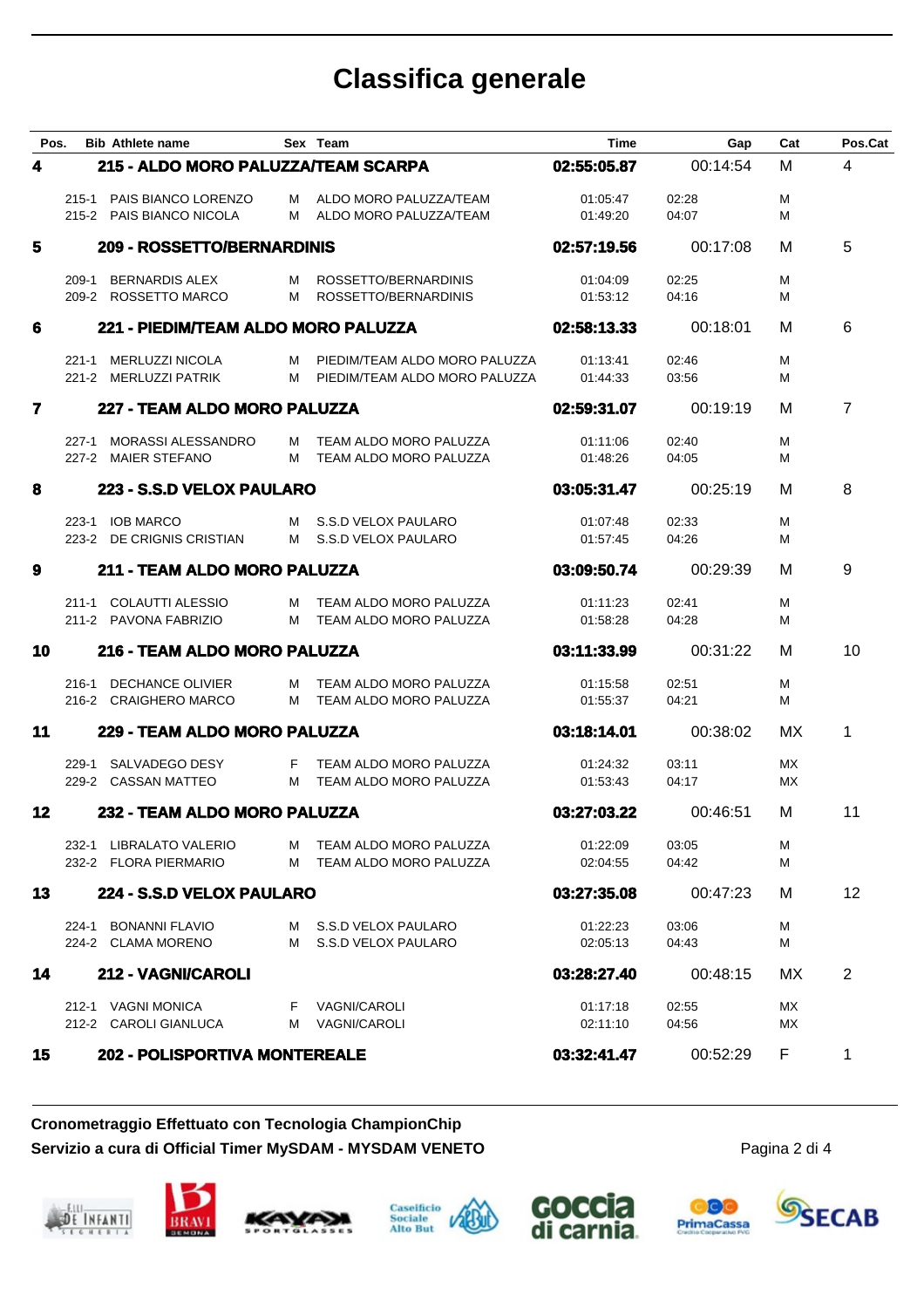# **Classifica generale**

| Pos. | <b>Bib Athlete name</b>                          |            | Sex Team                                                   | <b>Time</b>          | Gap            | Cat      | Pos.Cat |
|------|--------------------------------------------------|------------|------------------------------------------------------------|----------------------|----------------|----------|---------|
|      | 202-1 SENIK JENNIFER LINDA<br>202-2 FERRARO SARA | F.<br>F.   | POLISPORTIVA MONTEREALE<br>POLISPORTIVA MONTEREALE         | 01:26:09<br>02:06:33 | 03:15<br>04:46 | F<br>F   |         |
| 16   | 210 - G.S. STELLA ALPINA A.S.D.                  |            |                                                            | 03:42:58.39          | 01:02:46       | F        | 2       |
|      | 210-1 MAZZUCA MICAELA<br>210-2 CANDOTTI CRISTINA |            | F G.S. STELLA ALPINA A.S.D.<br>F G.S. STELLA ALPINA A.S.D. | 01:19:41<br>02:23:19 | 03:00<br>05:24 | F<br>F   |         |
| 17   | 213 - TEAM ALDO MORO PALUZZA                     |            |                                                            | 03:49:48.08          | 01:09:36       | F        | 3       |
|      | 213-1 FRANCO ANTONELLA<br>213-2 BANELLI CHIARA   | F          | F TEAM ALDO MORO PALUZZA<br>TEAM ALDO MORO PALUZZA         | 01:23:45<br>02:26:04 | 03:09<br>05:30 | F<br>F   |         |
| 18   | 228 - PIANI DI VAS                               |            |                                                            | 03:51:19.48          | 01:11:07       | МX       | 3       |
|      | 228-1 POLONIA SARA<br>228-2 ZORZI STEFANO        | F.         | <b>PIANI DI VAS</b><br>M PIANI DI VAS                      | 01:34:56<br>02:16:24 | 03:34<br>05:08 | МX<br>МX |         |
| 19   | 225 - S.S.D VELOX PAULARO                        |            |                                                            | 03:52:19.15          | 01:12:07       | м        | 13      |
|      | 225-1 GRAPPUTTI ALEX<br>225-2 DE CRIGNIS JOSEF   |            | M S.S.D VELOX PAULARO<br>M S.S.D VELOX PAULARO             | 01:22:56<br>02:29:24 | 03:07<br>05:38 | М<br>м   |         |
| 20   | 218 - TEAM ALDO MORO PALUZZA                     |            |                                                            | 03:52:30.93          | 01:12:19       | м        | 14      |
|      | 218-1 IMMESI FABIO<br>218-2 PASCHINI CRIS        |            | M TEAM ALDO MORO PALUZZA<br>M TEAM ALDO MORO PALUZZA       | 01:22:32<br>02:30:00 | 03:06<br>05:39 | м<br>м   |         |
| 21   | 234 - TEAM ALDO MORO PALUZZA                     |            |                                                            | 03:53:11.34          | 01:12:59       | F        | 4       |
|      | 234-1 NASCIMBENI ROMINA<br>234-2 FABIO CHIARA    | F<br>F     | TEAM ALDO MORO PALUZZA<br>TEAM ALDO MORO PALUZZA           | 01:31:02<br>02:22:10 | 03:26<br>05:21 | F<br>F   |         |
| 22   | <b>226 - SKY RUNNING GIAIS</b>                   |            |                                                            | 03:58:30.59          | 01:18:19       | МX       | 4       |
|      | 226-1 BRUSEGHIN ILENIA<br>226-2 LORENZIN EDI     | F.         | <b>SKY RUNNING GIAIS</b><br>M SKY RUNNING GIAIS            | 01:45:53<br>02:12:39 | 03:59<br>05:00 | МX<br>МX |         |
| 23   | 204 - TEAM ALDO MORO PALUZZA                     |            |                                                            | 04:10:06.26          | 01:29:54       | F.       | 5       |
|      | 204-1 CIMENTI BELINDA<br>204-2 DA RIOS CHANTAL   | F<br>$- F$ | TEAM ALDO MORO PALUZZA<br>TEAM ALDO MORO PALUZZA           | 01:48:40<br>02:21:27 | 04:06<br>05:20 | F<br>F   |         |
| 24   | <b>205 - POLISPORTIVA MONTEREALE</b>             |            |                                                            | 04:20:46.60          | 01:40:35       | МX       | 5       |
|      | 205-1 MARCHIO'-LUNET<br>205-2 FEDRIGO NADIA      |            | M POLISPORTIVA MONTEREALE<br>F POLISPORTIVA MONTEREALE     | 01:39:59<br>02:40:49 | 03:46<br>06:04 | МX<br>МX |         |
| 25   | 201 - PODISMO BUTTRIO                            |            |                                                            | 04:21:20.97          | 01:41:09       | М        | 15      |
|      | 201-1 SANDRIGO ALEX<br>201-2 BOLZICCO DENIS      |            | M PODISMO BUTTRIO<br>M PODISMO BUTTRIO                     | 01:45:33<br>02:35:48 | 03:58<br>05:52 | М<br>м   |         |
| 26   | 217 - POLISPORTIVA MONTEREALE                    |            |                                                            | 04:24:19.58          | 01:44:08       | МX       | 6       |
|      | 217-1 CASSAN ELISA<br>217-2 MANDER SILVANO       | F.         | POLISPORTIVA MONTEREALE<br>M POLOSPORTIVA MONTEREALE       | 01:50:11<br>02:34:10 | 04:09<br>05:49 | МX<br>МX |         |

### **Cronometraggio Effettuato con Tecnologia ChampionChip Servizio a cura di Official Timer MySDAM - MYSDAM VENETO**









Pagina 3 di 4

oc